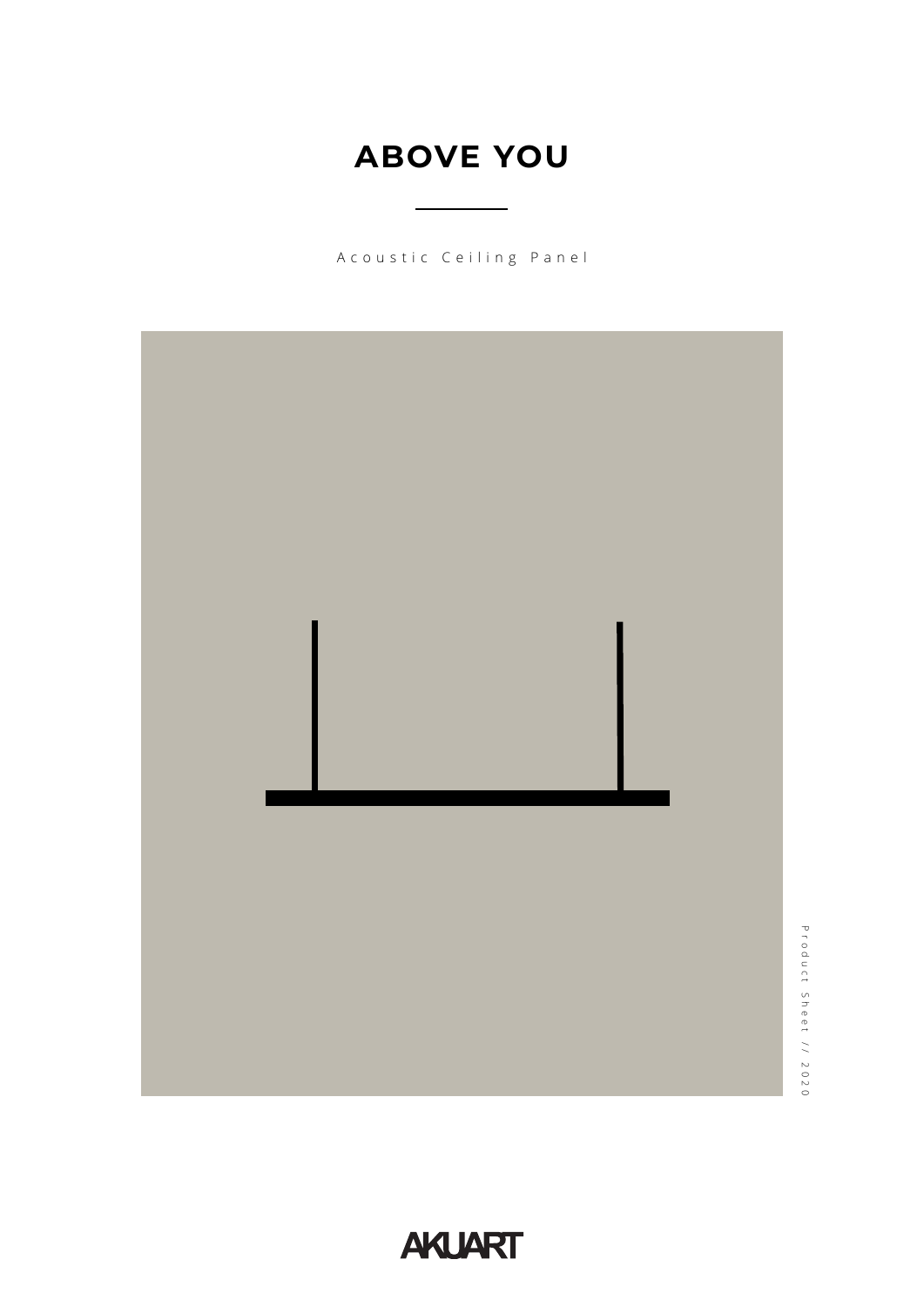# **Above You**



## **PRODUCT DESCRIPTION**

Above You is a high performance and fully customizable wire suspended acoustic ceiling panel that prevents unwanted sound being reflected from above. It is perfect for creating acoustic zones (e.g. in lounges, working areas) and shares the same acoustic features and complete freedom to make your own designs as the rest of the AKUART collection. It is as flexible as it is functional and stands out by its replaceable printed canvas. It is available in 10 standard sizes but can easily be ordered in custom sizes.

# **SPECIFICATIONS**

| Product:           | Wire suspended ceiling panel with a replaceable printed canvas |
|--------------------|----------------------------------------------------------------|
| Acoustic material: | 40 mm / 1,57" stone wool absorber                              |
| Frame:             | Matte fine structure powder coated aluminum                    |
| Textile cover:     | Printed polyester based fabric                                 |
| Corners:           | Discrete ABS plastic corner inserts                            |

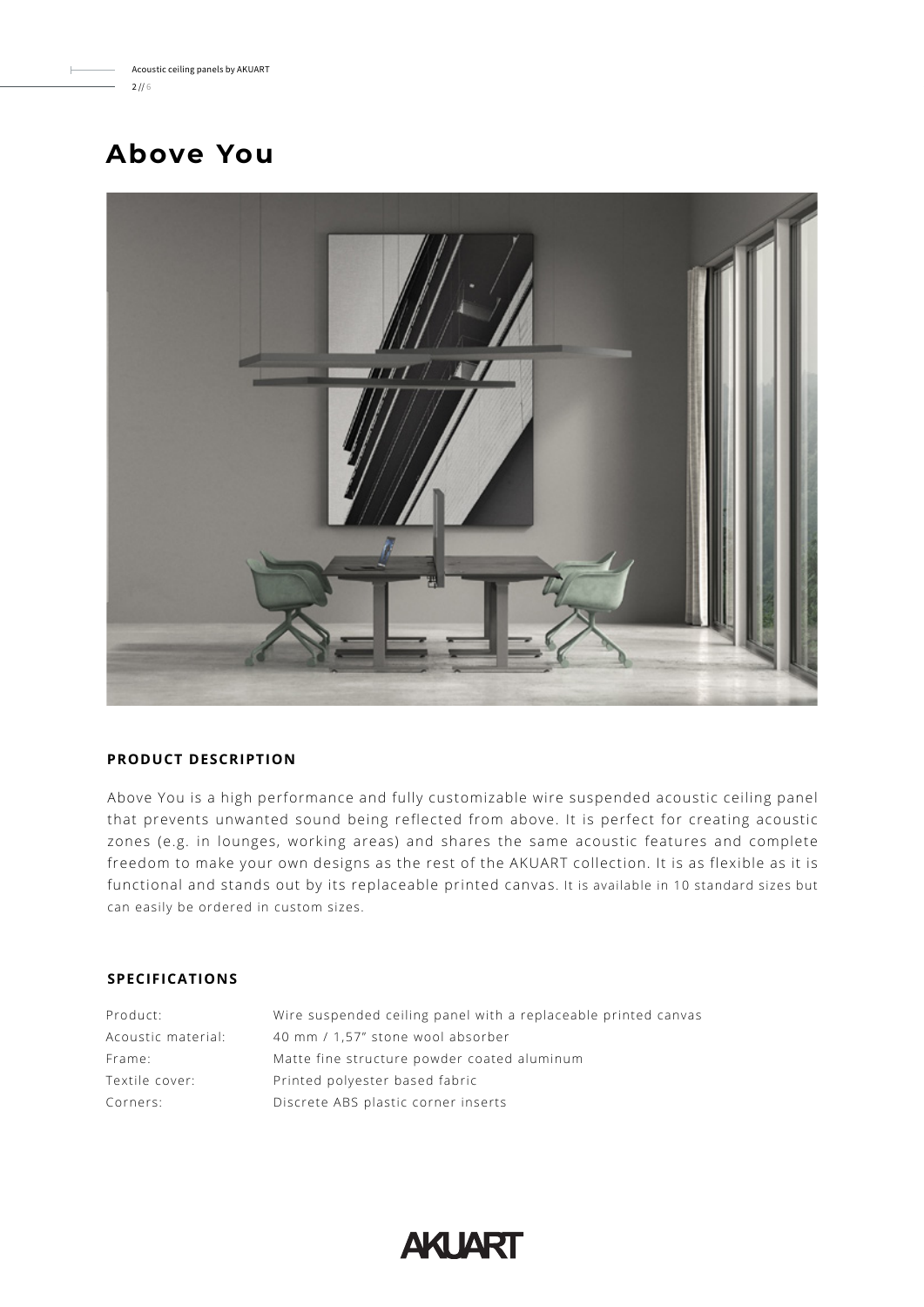## **SPECIAL FEATURES**

**Canvas:** The stretched printed fabric can easily be removed and changed without having to disassemble or remove the frame from the wall. The fabric is form-stable and ensures that it does not wrinkle or fold when mounted on the frame. This applies throughout the product life cycle. The fabric is not sensitive to cold, heat or moisture. The canvas endures disinfection with anti bacterial and alcohol/chlorine based cleaning products without affecting the print. It also endures repeated machine wash.

**Corner Inserts:** Discrete ABS plastic inserts in the corners ensure that the aluminum frame profiles are assembled without exposed and sharp edges.



# **FRAME COLORS / FINISHES**





White RAL 9003

Charcoal RAL 7021 RAL 9011



RAL 7004

# **CUSTOM FRAME COLORS**



Frames in custom RAL or NCS colors can be delivered with different structures. Price and finish on request.

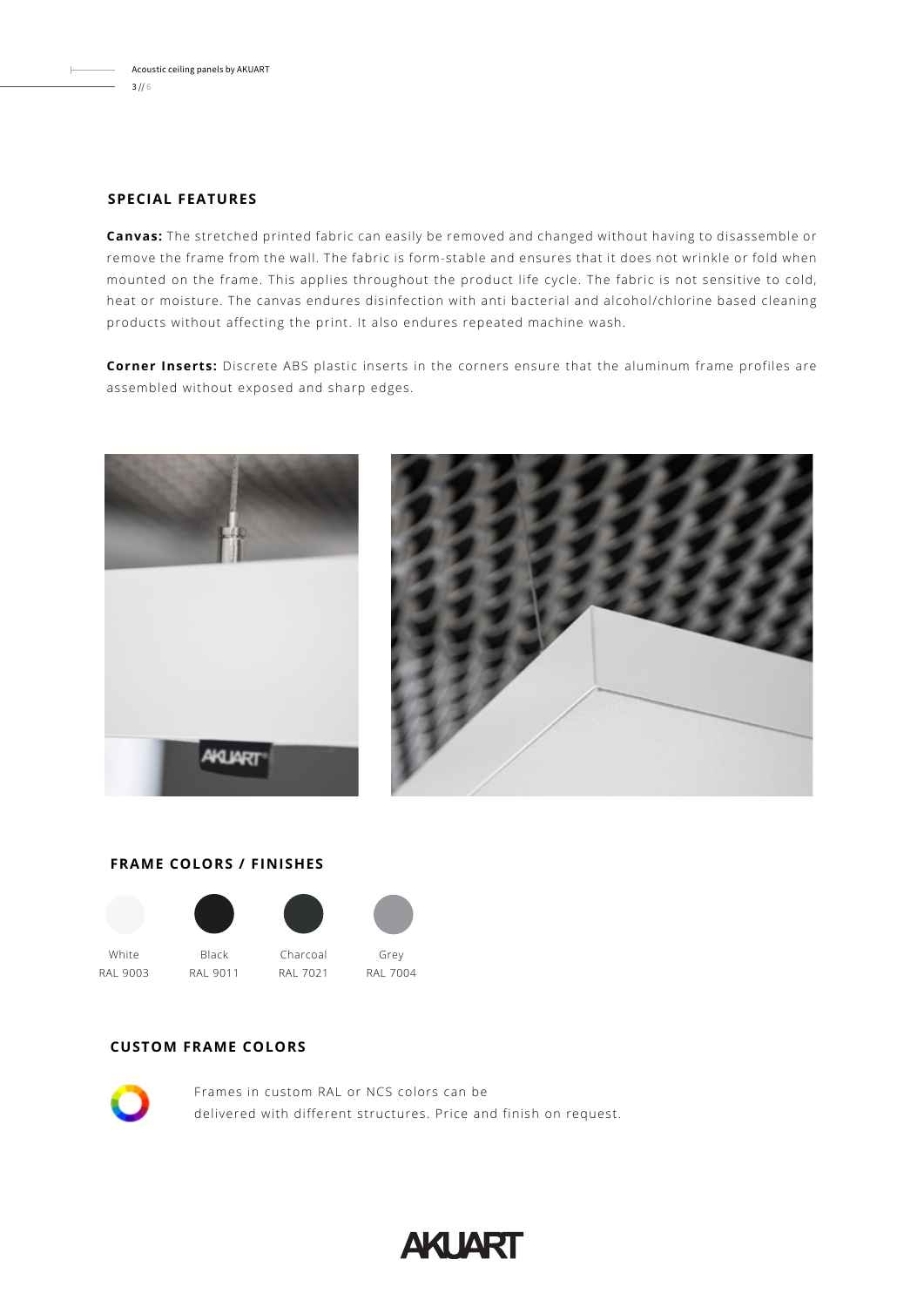#### **DIMENSIONS**



| // Length: | 140 cm / 55.12" | // Length: | 140 cm / 55.12" |
|------------|-----------------|------------|-----------------|
| // Width:  | 80 cm / 31.50"  | // Width:  | 121 cm / 47.6"  |
| // Height: | 6 cm / 2.36"    | // Depth:  | 6 cm / 2.36"    |
| // Length: | 150 cm / 59.06" | // Length: | 150 cm / 59.06" |
| // Width:  | 80 cm / 31.50"  | // Width:  | 121 cm / 47.6"  |
| // Height: | 6 cm $/$ 2.36"  | // Depth:  | 6 cm $/ 2.36''$ |
| // Length: | 160 cm / 63.00" | // Length: | 160 cm / 63.00" |
| // Width:  | 80 cm / 31.50"  | // Width:  | 121 cm / 47.6"  |
| // Height: | 6 cm $/$ 2.36"  | // Depth:  | 6 cm $/$ 2.36"  |
| // Length: | 180 cm / 70.87" | // Length: | 180 cm / 70.87" |
| // Width:  | 80 cm / 31.50"  | // Width:  | 121 cm / 47.6"  |
| // Height: | 6 cm $/$ 2.36"  | // Depth:  | 6 cm $/$ 2.36"  |
| // Length: | 200 cm / 78.74" | // Length: | 200 cm / 78.74" |
| // Width:  | 80 cm / 31.50"  | // Width:  | 121 cm / 47.6"  |
| // Height: | 6 cm $/$ 2.36"  | // Depth:  | 6 cm $/$ 2.36"  |

**AKLIART** 

# **CUSTOM SIZES**

Above You acoustic ceiling panels offer format flexibility: Min. width: 60 cm / 23.62" - Max. width: 120 cm / 47.24" Min. length: 60 cm / 23.62" - Max. length: 270 cm / 106.30"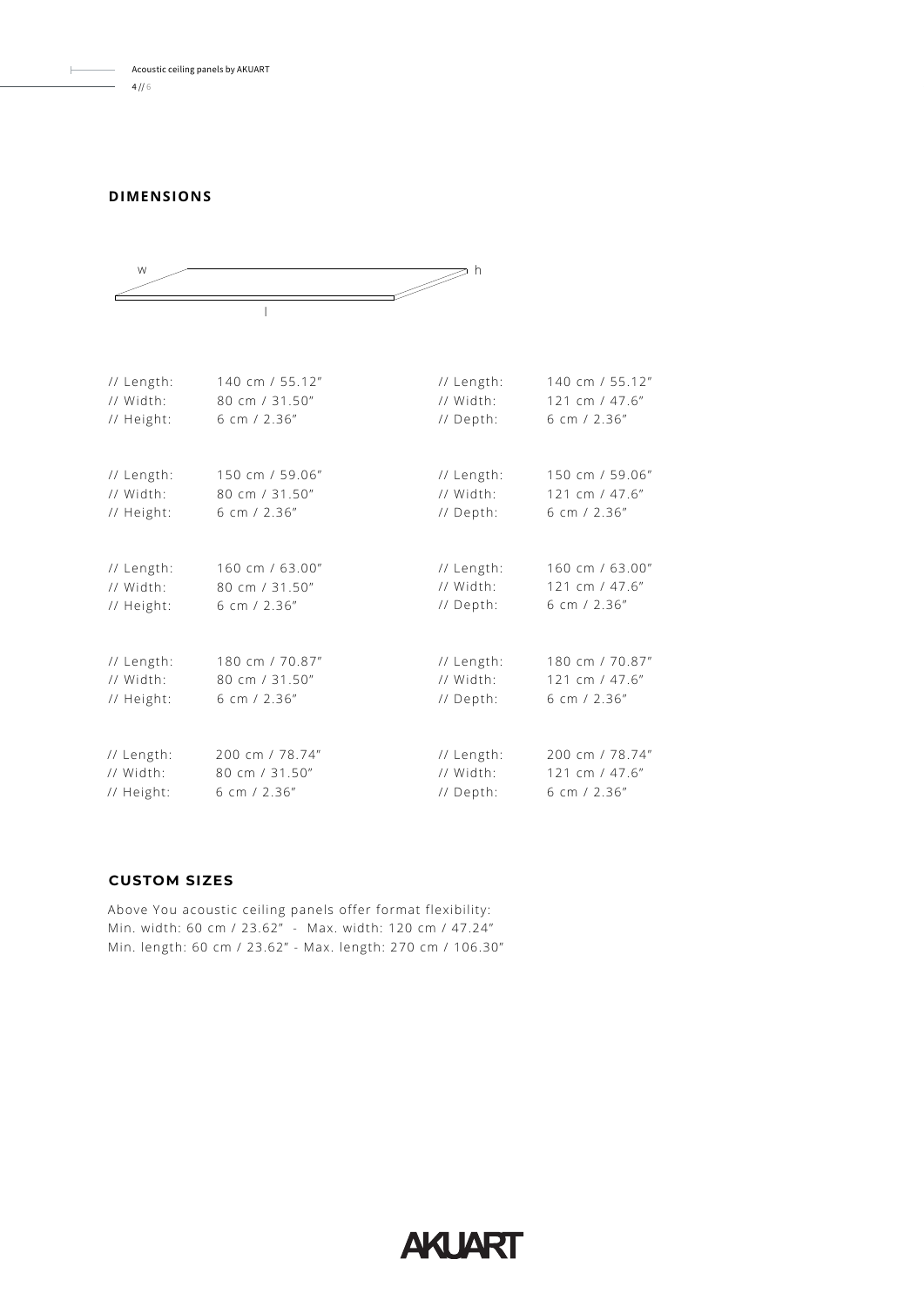Acoustic ceiling panels by AKUART  $- 5 / 6$ 

#### **CANVAS**

| Function:    | Replaceable/Detachable                                       |
|--------------|--------------------------------------------------------------|
| Environment: | Tested free from harmful substances according to Eco-Tex 100 |

#### **PRINT**

| Ink type:        | Water-based ink                                              |
|------------------|--------------------------------------------------------------|
| Printing method: | Dye sublimation print (fully embedded in canvas fabric)      |
| Environment:     | Tested free from harmful substances according to Eco-Tex 100 |

# **PRODUCT CARE**

| Cleaning:      | Above You is easy to clean. It can withstand daily dusting, vacuuming and<br>wiping with a semi wet cloth with the use of universal cleaning products.                              |
|----------------|-------------------------------------------------------------------------------------------------------------------------------------------------------------------------------------|
| Disinfectable: | The canvas is easy to disinfect. It endures the use of anti bacterial spray or<br>anti bacterial wipes and alcohol chlorine based cleaning products without<br>affecting the print. |
| Washable:      | The canvas tolerates machine wash repeatedly.                                                                                                                                       |

#### **REACTION TO FIRE**

Flammability: Classification B-s1, d0 according toEN 13501-1.

#### **ENVIRONMENT**

Indoor environment: Finnish M1 emission classification for building materials Danish Indoor Climate Label for low emission products